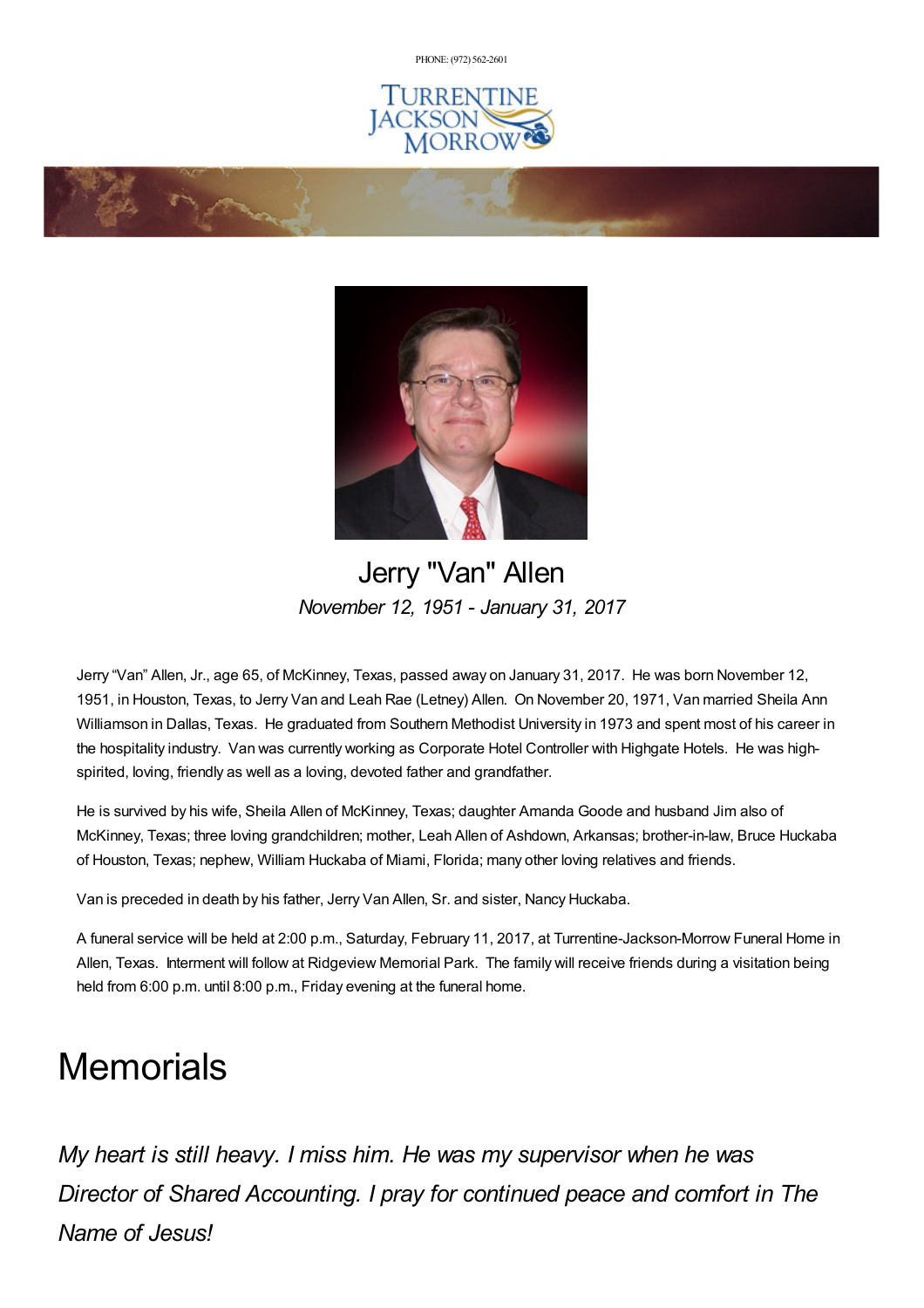*I am honored to have had the pleasure to work with Van for over 8 yrs at Highgate. To say that Van was a delight to be around is an understatement. His presence lit up any room. Just seeing his face would brighten my day and no matter how frustrated I would get about work or life, a quick chat with him would always bring side splitting laughter. I'm thankful for my memories of him and to have known such a great person that truly loved his family and strived to be an encouragement to others.. I pray that God gives you strength and peace during this extremely hard time.*

#### **TJ WRIGHT, FEBRUARY 10, 2017**

*During my tenure at Highgate, Van was a pleasure to work with. His humor was affectionate even when it wasn't intentional. He will be truly missed and my prayers are with the family.*

#### **SHERRI SMITH, FEBRUARY 10, 2017**

*Dear Sheila and Amanda, I have been thinking of the right words to express my disbelief and sadness that Van left us so soon. There are none, only the wonderful memories that he left us with to cherish. I will remember his encouraging words, his sense of of humor and Texan "let's do this" attitude. It could have been the beginning of the perfect joke, a Texan meets a Frenchman... Instead, we made a great team. He was a true gentleman and I will miss him dearly. My thoughts and prayers are with your family. Sincerely, Olivier*

#### **OLIVIER MALAUSSENA, FEBRUARY 8, 2017**

*Thank you for always being so kind. You will be greatly missed.*

### **KALYN STEVENS, FEBRUARY 7, 2017**

*Van was the most driven individual I have ever known. He was also a loving husband, father, and grandfather. He will be greatly missed. My prayers are with his family and friends. Bruce*

### **BRUCE HUCKABA, FEBRUARY 7, 2017**

*Haven't seen you in years but am so sorry for your loss. Praying for you and your family.*